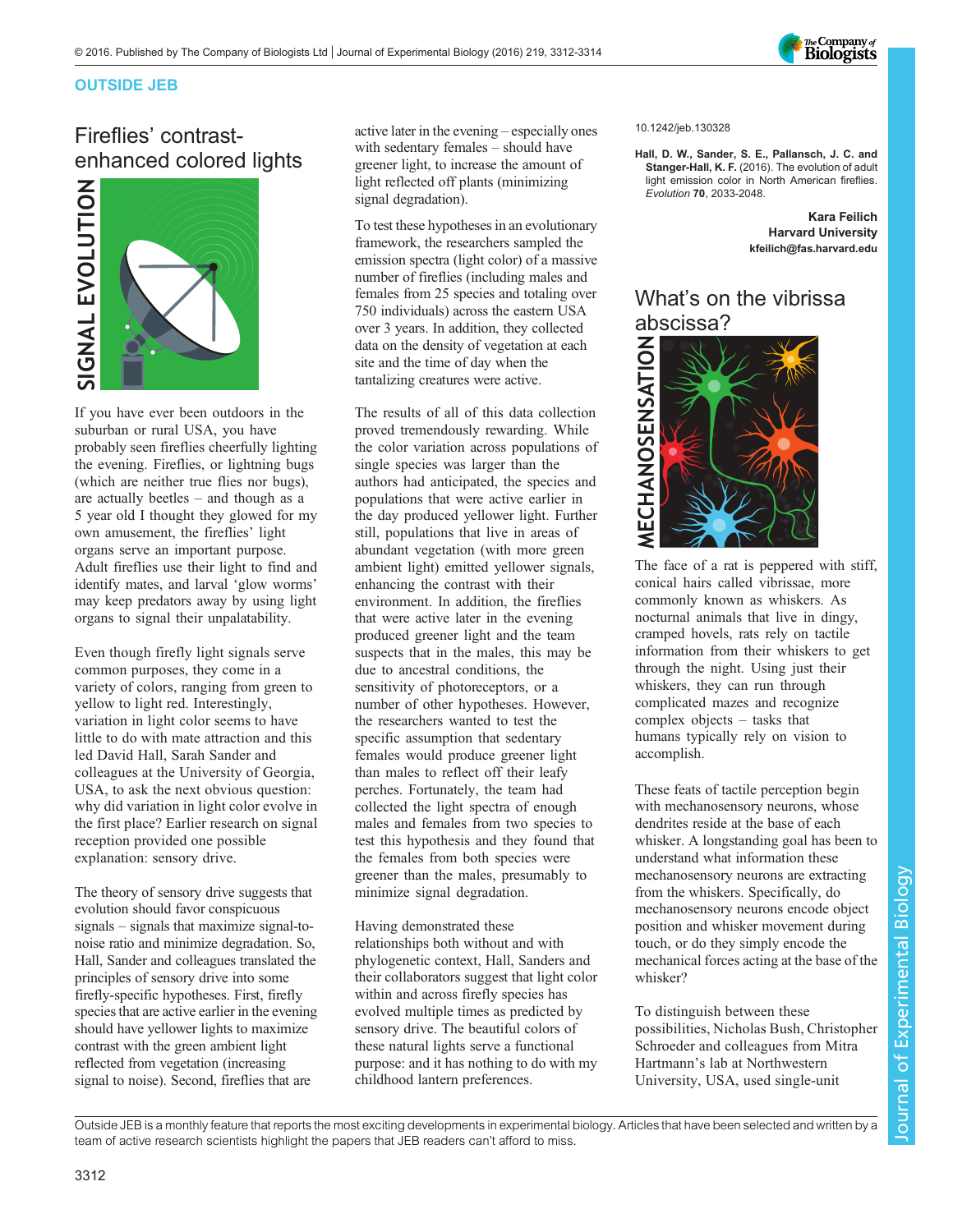extracellular recordings to measure the spiking activity of mechanosensory neurons that innervate whisker follicles. They investigated two types of whisker wiggling: active movements in awake, behaving rats and manual movements, in which they deflected the whiskers of anesthetized rats. By tracking the position of the whiskers with video, the authors were able to precisely measure kinematic variables of whisker movement, such as the angular position, velocity and distance to an object. They also used a biomechanical model of whisker bending to estimate the mechanical forces and moments at the base of the whisker.

The authors then examined how the spike trains of mechanosensory neurons encode tactile stimuli. They employed a framework called a generalized linear model that allowed them to estimate which input variables were best at predicting the firing rate of each mechanosensory neuron. Their models revealed that different neurons encode different combinations of kinematics and mechanics. Overall, however, the activity of most mechanosensory neurons was better predicted by mechanical rather than kinematic variables.

This finding alters our view of tactile processing in the whisker system. Previous studies have shown that rodents can use their whiskers to precisely localize the position of objects and that object position can be decoded from neurons in the somatosensory cortex. Thus, it was thought that sensory neurons might directly encode object position. However, these results indicate that additional processing may be needed to transform the code for mechanical force into a code for position and movement.

Where might this transformation take place? Each whisker is innervated by hundreds of mechanosensory neurons that fall into at least eight different classes, based on their anatomy and physiology. These sensory neurons project into the trigeminal nucleus of the brainstem. From here, central neurons route whisker information to multiple different brain regions, including the somatosensory cortex by way of the thalamus. Perhaps as early as the trigeminal nucleus, integration of diverse whisker signals could underlie a transformation from a

Another possibility is that the brain does not need to transform the neural code from mechanics to kinematics, because these two codes are tightly correlated in a rat's normal life. In this paper, the authors compared manual and active whisking in order to sample a broad range of whisker movements. In awake, behaving rats, whisker movements are far more constrained. Perhaps the limited range of natural whisking could allow downstream circuits to decode object location directly from a code based on mechanics. Testing this idea might require teaching rats to whisk outside of their comfort zone, a noble but unenviable task for which volunteers may not be forthcoming.

10.1242/jeb.130336

[Bush, N. E., Schroeder, C. L., Hobbs, J. A., Yang,](http://dx.doi.org/10.7554/eLife.13969) [A. E., Huet, L. A., Solla, S. A. and Hartmann,](http://dx.doi.org/10.7554/eLife.13969) M. J. [\(2016\). Decoupling kinematics and](http://dx.doi.org/10.7554/eLife.13969) [mechanics reveals coding properties of](http://dx.doi.org/10.7554/eLife.13969) [trigeminal ganglion neurons in the rat vibrissal](http://dx.doi.org/10.7554/eLife.13969) system. Elife [e13969.](http://dx.doi.org/10.7554/eLife.13969)

> John C. Tuthill University of Washington [tuthill@uw.edu](mailto:tuthill@uw.edu)

### Bumblebees have a sweet tooth



There is nothing like a bit of candy to satisfy a craving for sweet treats. Humans, along with many other animals, can taste their food and use this sense to detect when food is energy rich, containing carbohydrates like sugar. For a bee, a garden of blooming pollen-laden flowers presents a smorgasbord of potential food sources. However, flower pollen is also highly variable in its chemical composition, suggesting that pollens may have unique tastes for pollinators, yet we know very little about the role that pollen flavour and bee taste play in pollen collection.

Felicity Muth, Jacob Francis and Anne Leonard of the University of Nevada, USA, investigated whether bees used taste to decide which flowers to visit. The researchers used bumblebees (Bombus impatiens), a pollinator species that consumes flower pollen, to answer their research questions. The team created three pollen blends – a sweet blend (including sucrose), a neutral blend (with added cellulose) and a bitter blend (flavoured with quinine) – with similar nutritional value, to test the bees' preferences. Then, they presented the flavoured pollen blends to bees in fake flowers and assessed the bees' preferences, their willingness to visit new flowers after their initial pollen experience and the amount of pollen that they collected.

Having observed the frenetic insects' activities and preferences, the team concluded that bees do have a sweet tooth. The insects spent more time collecting pollen from the flower with sweetened pollen than from the flowers with unflavoured (added cellulose) or bitter pollen. The bees also visited sweet- and neutral-flavoured flowers more often. In addition, the bees that had been provided with the quinineflavoured pollen collected the smallest amount of pollen: they appear to dislike bitter flavours. And when the scientists presented the bees with additional flower choices, they were more likely to sample a new flower if they had just experienced the bitter pollen.

Muth and colleagues' work shows that bees preferentially collect sweeter, rather than bitter, tasting pollens. This discovery may partially explain the diversity in the chemical composition of pollens. Plants may be ensuring that pollinators remove a little pollen at a time (it tastes good), while ensuring they don't remove it all at once (it can't taste too good). This strategy would also maximize pollen transfer to other plants of the same species to ensure successful pollination and reproduction. This study opens up new avenues for exciting future research that will allow us to understand